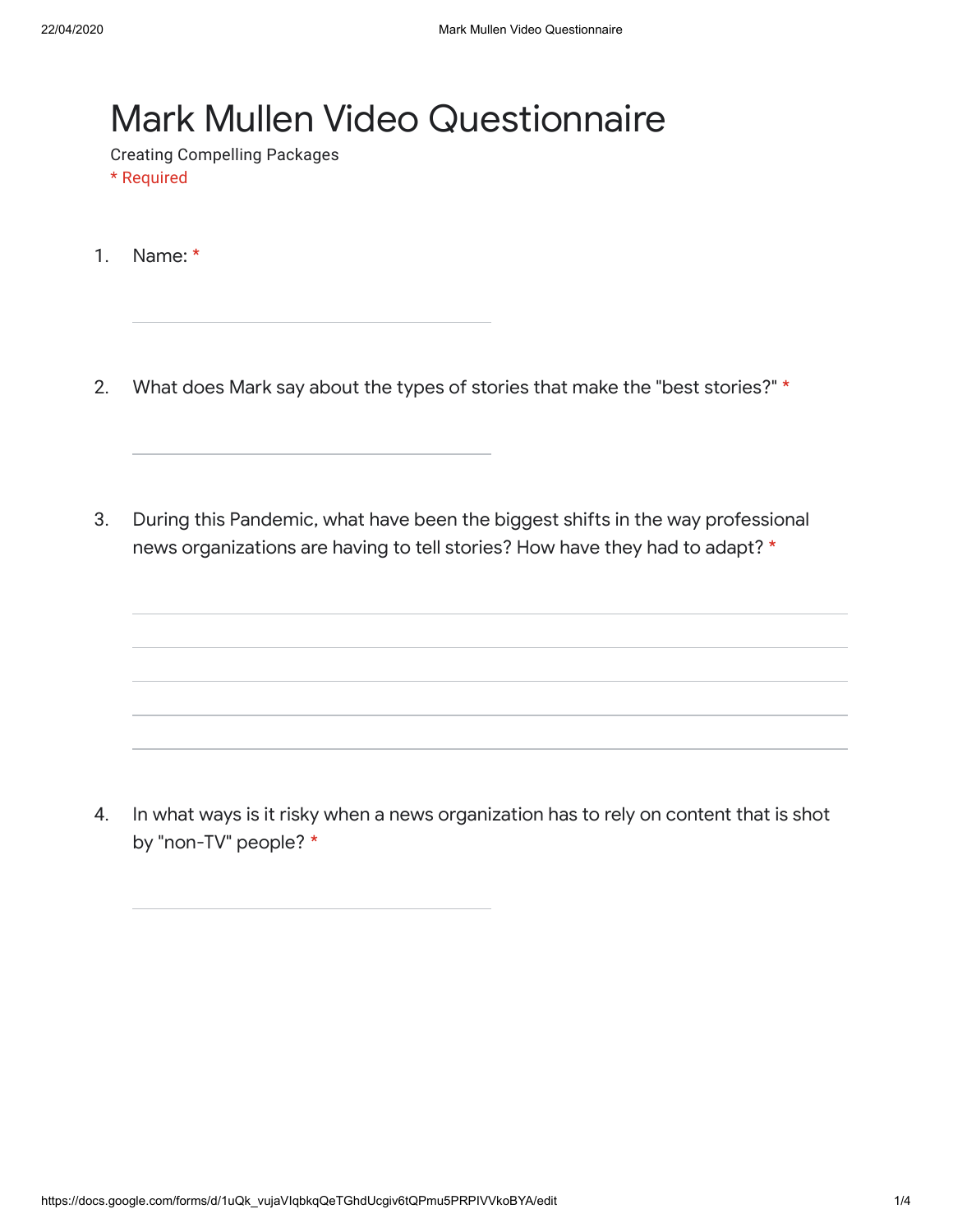5. Going into a story, Mark really stresses the importance of having a "focus"- a general idea of where you think the story may lead. And from time to time, that focus changes as you develop the story. Describe a story that you produced that "evolved" as you got more into the story. As an example, when we produced our film "One in Seven" about San Diego families that struggle to put food on their tableswe had no idea that there would be so many military families lining up at food banks. Who would have thought that our military were so underpaid (apparently) that lower ranking soldiers were struggling. That became the focus of the film and it was DEFINITELY not the original focus. \*

6. What does Mark describe about his "process" for putting a story together as it relates to considering the "beginning" and "end" of the story as he is writing his script? \*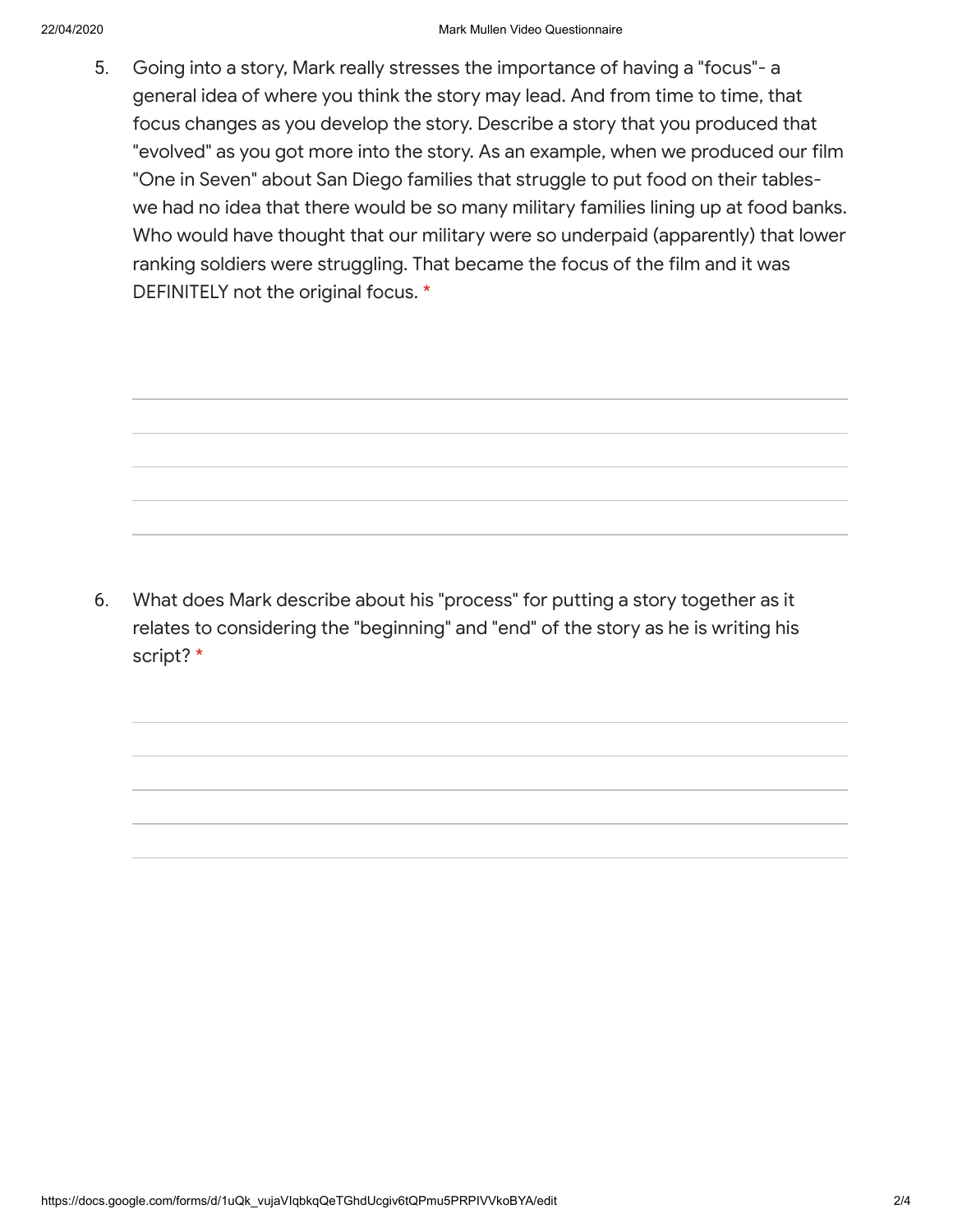7. What does Mark say about story length? What is his advice for deciding how long the story should be AND about stories where you have LOTS of good material, but not enough time to include all of it? \*

8. Mark says (fill in the two blanks below) "The audience only knows what they In your story, they don't know what they did not \_\_\_\_\_\_\_\_\_\_\_\_\_." \*

9. Working with his Managing Editor, Ish Eshrada, how did Mark alter the way he was going to originally start the story? \*

- 10. Mark says that you need to read your script out loud before recording the voiceover? Why is it essential that you read your words out loud before recording them? \*
- 11. At 12:25 Mark talks about writing to the video. What is the point that he is making here? \*